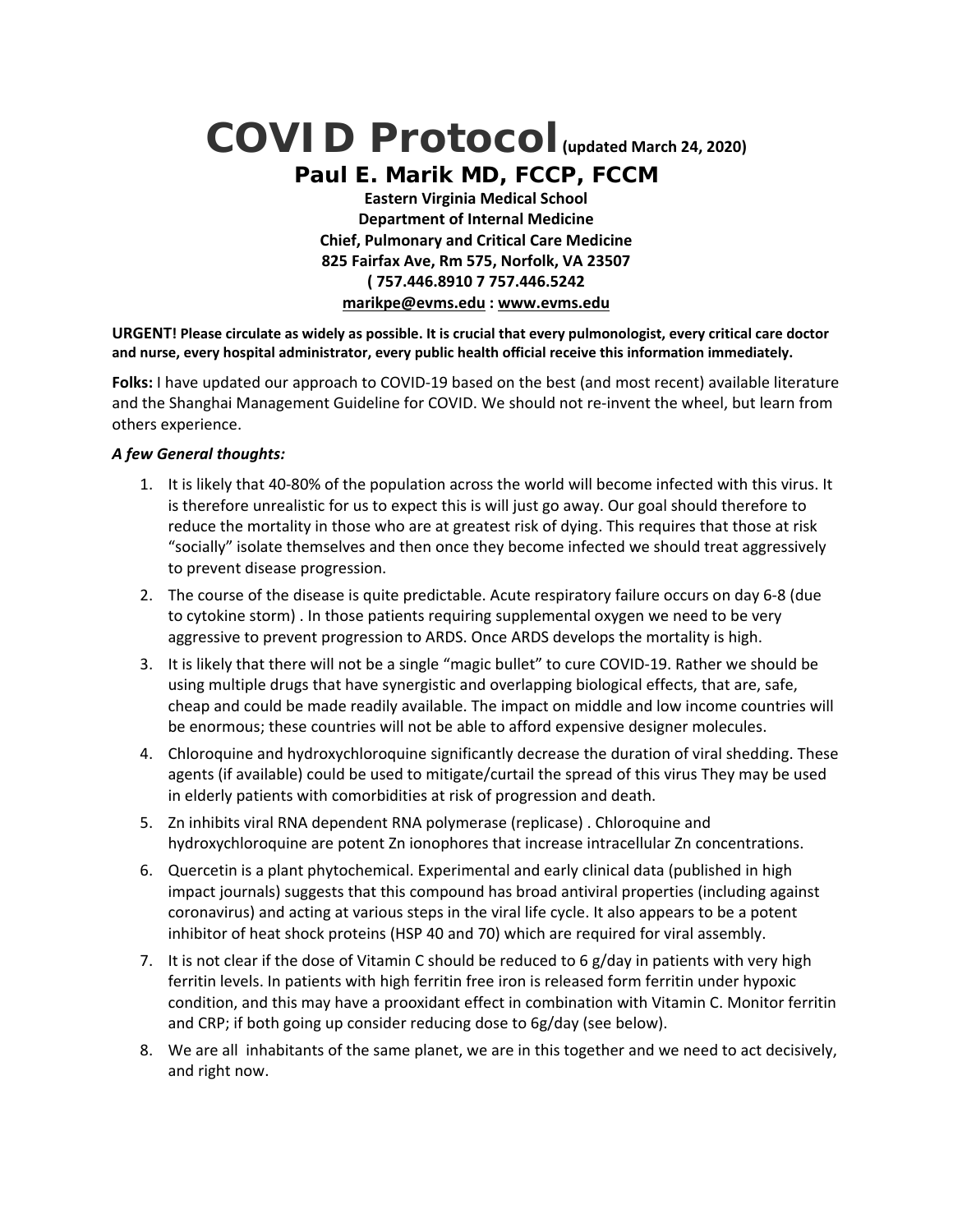# *Prophylaxis*

While there is limited data , Vitamin C (500 BID), Zn (75‐100mg/day) and Quercetin (500‐1000 mg/day) may have a role in high risk populations (i.e. all of those on this planet).

#### *Mildly symptomatic patients (on floor):*

- Vitamin C (500 BID/ TID) and Zn (75‐100mg/day) and Quercetin (500‐1000 mg/day).
- Observe closely
- N/C 2L /min if required
- Avoid Nebulization and Respiratory treatments. Use MDI if required
- **NO Bagging**
- **NO NIV CPAP BiPAP or Hi‐flow**
- T/f to ICU for increasing respiratory signs/symptoms

## *Respiratory symptoms (SOB; hypoxia: admit to ICU):*

- 1. Chloroquine 500mg PO BID for 7‐10 days or hydroxychloroquine 400mg BID day 1 followed by 200mg BID for 4 days.
- 2. Vitamin C 3g IV q 6 hourly until extubated and for at least 4 days up to 10 days (see dosage adjustment below).
- 3. Thiamine 200mg q 12 (PO or IV)
- 4. Azithromycin 500mg day 1 then 250mg for 4 days
- 5. Melatonin 6mg at night
- 6. Zn 75‐100mg/day

7. Broad spectrum antibiotics only if superadded bacterial pneumonia is suspected based on procalcitonin levels and resp. culture (no bronchoscopy)

Co-infection with other viruses appears to be uncommon, however a full respiratory viral panel is still recommended; superadded bacterial infection is uncommon on presentation (may develop with prolonged ventilation).Magnesium**:** 2 g stat IV. Keep Mg between 2.0 and

2.4 mmol/l. Prevent hypomagnesemia (increases the cytokine storm and prolongs Qtc)

- 9. While Angiotensin II (Giapreza) has no role in the treatment of septic shock, it is of theoretical benefit in COVID‐19 shock as Ang II downregulates the ACE‐2 receptor.
- 10. Optional: Tocilizumab (if available) may have a role in cytokine storm (specific !L‐6 inhibitor)
- 11. Optional: Atorvastatin 40‐80 mg/day. Of theoretical but unproven benefit.. may have a role in the hyper‐inflammatory ARDS phenotype (typical of COVID‐19)
- 12. Escalation of respiratory support (steps)
	- a. N/C 1‐6 l/min
	- b. High Flow up to 30 L/min
	- c. **Intubation** … By Expert intubator; Rapid sequence. No Bagging; Full PPE,
	- d. Volume protective ventilation following ARDSnet table
	- e. **APRV**
	- f. Prone positioning
	- g. ??? ECMO < 60yrs and no severe commodities/organ failure. Plasma exchange should be considered before ECMO; see below.

There is widespread concern that using HFNC could increase the risk of viral transmission. There is however there is no solid evidence to support this fear.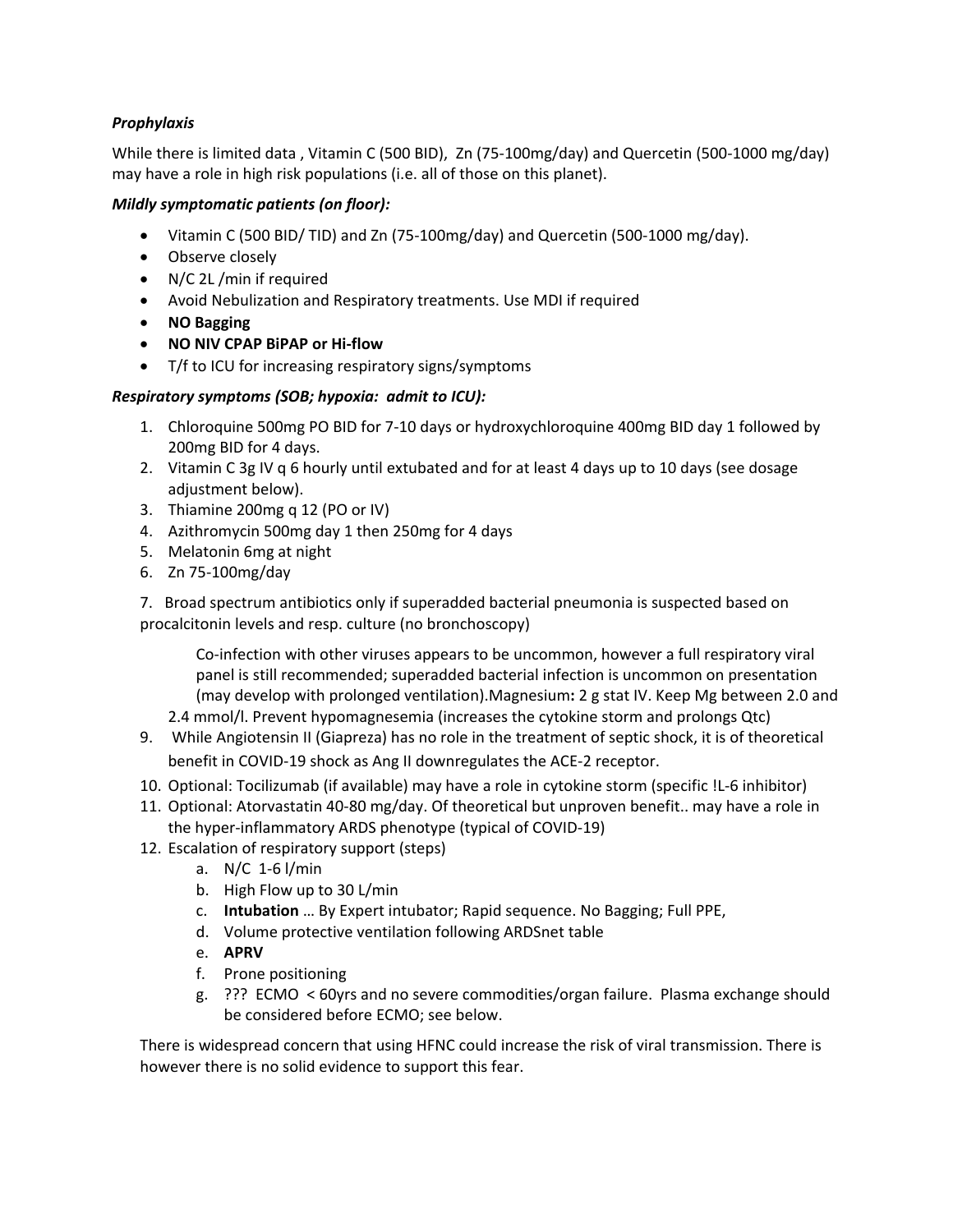13. Consider plasma exchange for cytokine storm/HLH picture (see steroids below) The use of CVVH filters that absorb cytokines (Cytosorb) should also be considered.

# 14. **Steroids:**

This topic is controversial. However, the only study on steroids and COVID (from Wuhan) demonstrates a marked mortality reduction with methylprednisolone (60mg daily)

- During the early viral replicative stage; probably best to avoid.
- During the hyperimmune phase (day 6-8 onward).... Hydrocortisone 50mg q 6 for 4 days may be given on a case by case basis.. based on features of ARDS and high CRP
- Pts may evolve into an HLH/cytokine vortex phase, marked by increasing ferrin, IL‐6 and worsening oxygenation. These patients may benefit from high dose methylprednisolone. (dose ?? 100mg q 6))

15. Monitoring

- Daily: PCT, CRP, BNP, Troponins, Ferritin, Neutrophil‐Lymphocyte ratio, D‐dimer.
- Seems like CRP and Ferritin are good biomarkers and tracks disease severity
- Il-6 at baseline and ? every 3-4 days
- Monitor QTc interval if using chloroquine/hydrochloroquine and azithromycin and monitor Mg++
- No routine CT scans, follow CXR and chest ultrasound;
- Follow ECHO closely; Pts develop a severe cardiomyopathy.